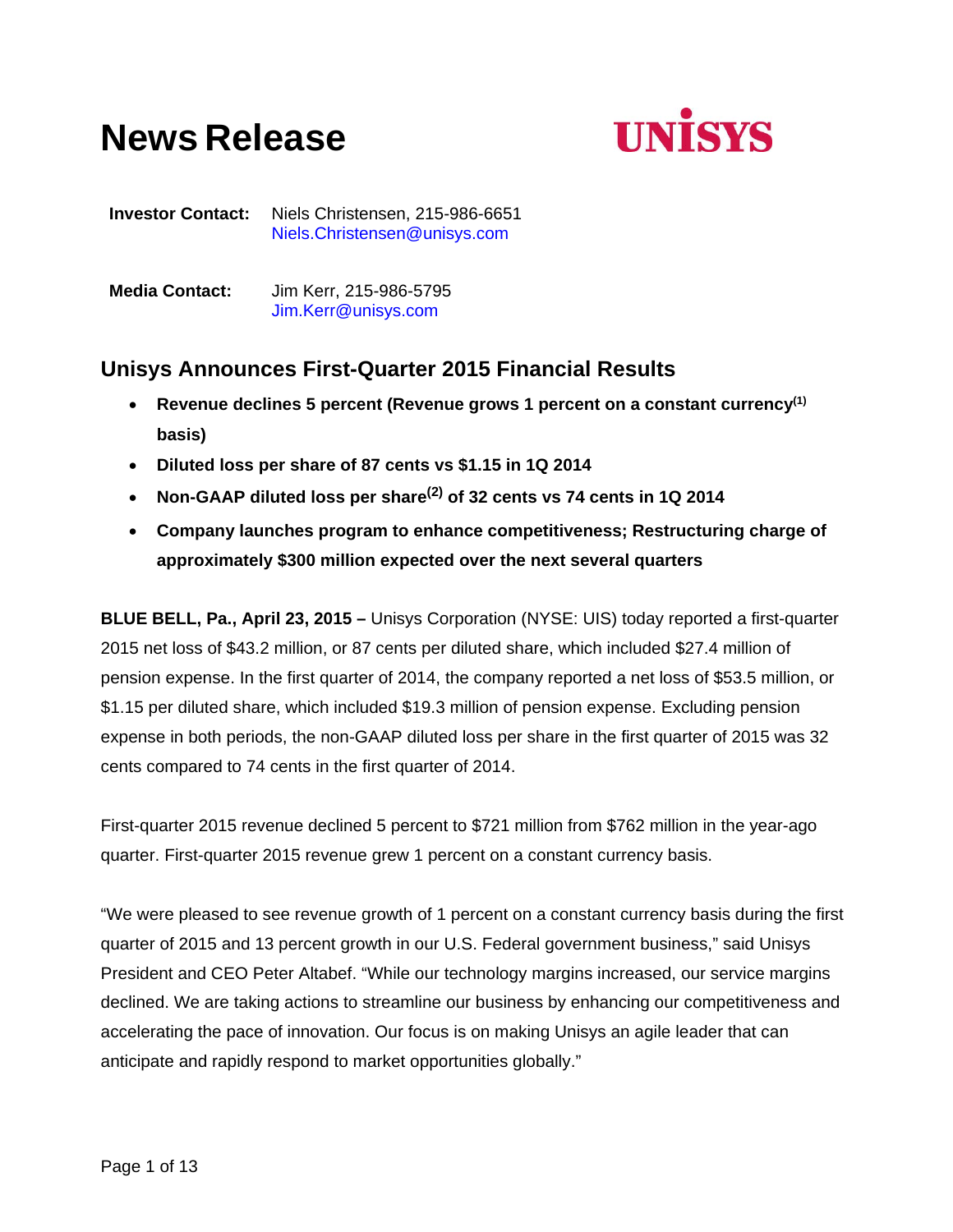In connection with organizational initiatives designed to create a more competitive cost structure and rebalance the company's global skill set to take advantage of growth opportunities, Unisys expects to recognize a pretax restructuring charge currently estimated at approximately \$300 million over the next several quarters. The company expects to reduce worldwide headcount by approximately 8 percent. As a result of these actions, the company expects to generate annualized savings of approximately \$200 million by the end of 2016.

# **First-Quarter Company and Business Segment Highlights**

U.S. and Canada revenue rose 9 percent in the quarter. Revenue from the rest of the world declined 16 percent. On a constant currency basis, international revenue declined 5 percent.

U.S. Federal government revenue in the first quarter of 2015 grew 13 percent versus the year-ago quarter. Public Sector revenue, which includes U.S. state and local and international governments, declined 10 percent. Financial industry revenue also declined by 10 percent. Revenue from Commercial industry clients declined 7 percent.

First-quarter 2015 services revenue declined 6 percent from the prior-year quarter. On a constant currency basis, services revenue was flat. First-quarter 2015 services gross profit margin decreased to 14.1 percent from 15.8 percent a year ago while services operating profit (loss) margin declined to (1.3) percent from 1.5 percent a year ago.

First-quarter 2015 services orders increased from year-ago levels primarily driven by higher orders for Cloud and Infrastructure Services. Services backlog at March 31, 2015 was \$4.5 billion compared to \$4.8 billion at December 31, 2014. Services backlog at March 31, 2015 was flat compared to March 31, 2014 and up on a constant currency basis.

First-quarter 2015 technology revenue rose 3 percent from the prior-year quarter driven by higher sales of our enterprise software and servers. On a constant currency basis, technology revenue increased by 13 percent. Reflecting the higher enterprise software and server sales, first-quarter 2015 technology gross profit margin rose to 49.6 percent from 41.3 percent in the year-ago quarter and technology operating profit (loss) margin increased to 5.2 percent from (16.4) percent in the year-ago quarter.

The company reported an overall first-quarter 2015 gross profit margin of 16.2 percent compared with 17.5 percent in the year-ago quarter. Operating expenses (SG&A and R&D expenses) declined 4 percent from the year-ago period. The company reported a first-quarter 2015 operating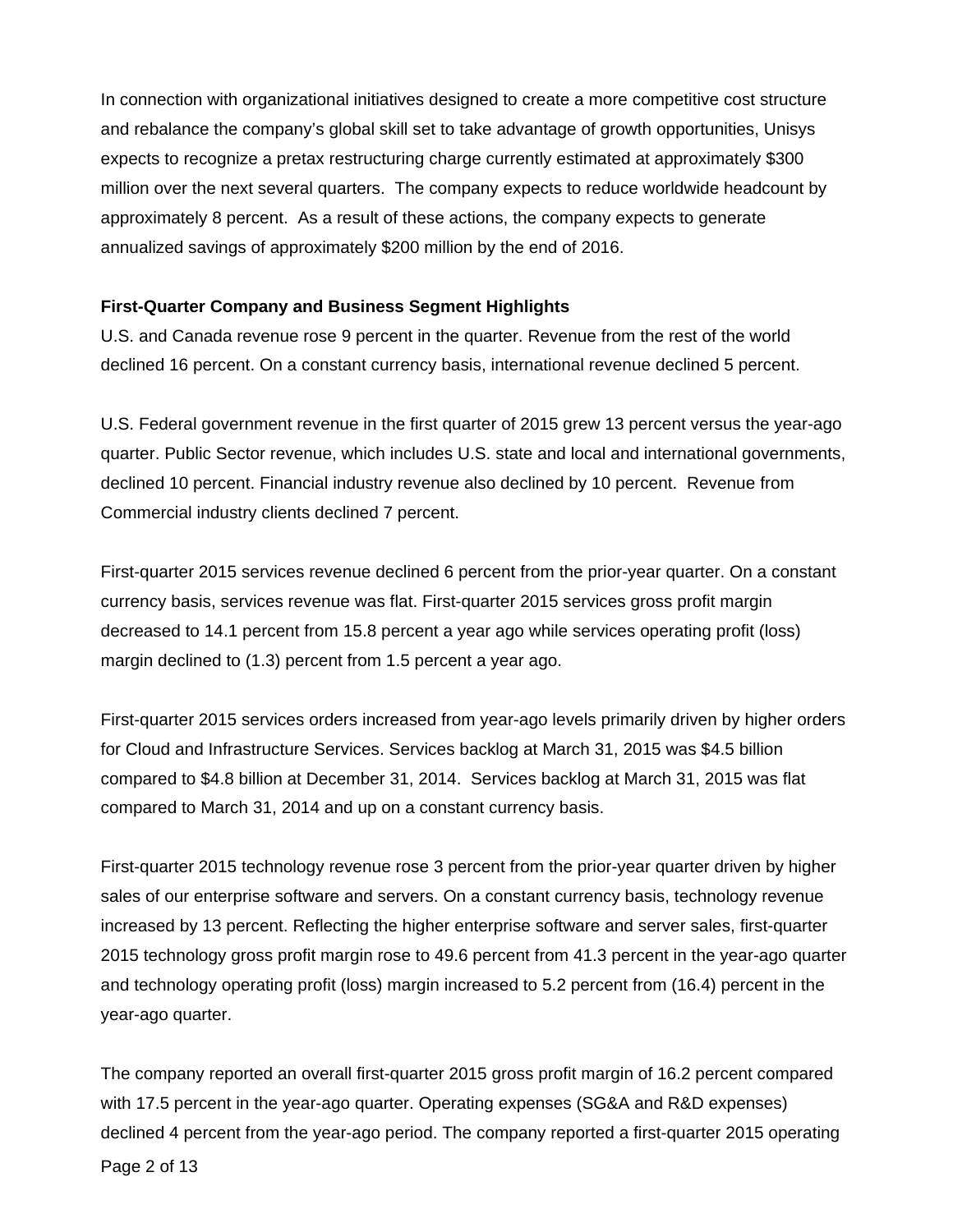loss of \$30.0 million compared with an operating loss of \$19.9 million in the first quarter of 2014. Pension expense was \$8.4 million higher in the first quarter of 2015.

The company reported a first-quarter 2015 pretax loss of \$27.7 million compared with a pretax loss of \$31.7 million in the year-ago quarter. Excluding pension expense in both periods, the company reported a non-GAAP pretax profit<sup>(3)</sup> of \$0.2 million in the first quarter of 2015 compared with a non-GAAP pretax loss of \$12.2 million in the first quarter of 2014.

# **Cash Flow and Balance Sheet Highlights**

Unisys used \$43 million of cash from operations in the first quarter of 2015 compared to \$20 million in cash from operations generated in the first quarter of 2014. Cash from operations included pension contributions of \$39 million in the first quarter of 2015, a decrease from \$56 million in the first quarter of 2014. Capital expenditures in the first quarter of 2015 were \$57 million compared with \$45 million in the year-ago quarter. After capital expenditures, the company used \$101 million of free cash<sup>(4)</sup> in the first quarter of 2015 compared with free cash usage of \$25 million in the first quarter of 2014. The company had free cash usage before pension contributions of \$62 million in the first quarter of 2015 compared with free cash flow before pension contributions of \$31 million in the year-ago quarter.

At March 31, 2015, the company reported a cash balance of \$402 million and total debt of \$224 million.

# **Non-GAAP Information**

Unisys reports its results in accordance with Generally Accepted Accounting Principles (GAAP) in the United States. However, in an effort to provide investors with additional perspective regarding the company's results as determined by GAAP, the company also discusses, in its earnings press release and/or earnings presentation materials, non-GAAP information which management believes provides useful information to investors. Our management uses supplemental non-GAAP financial measures internally to understand, manage and evaluate our business and assess operational alternatives. These non-GAAP measures may include constant currency, non-GAAP diluted earnings per share, non-GAAP pretax profit, free cash flow, and free cash flow before pension contributions.

Our non-GAAP measures are not intended to be considered in isolation or as substitutes for results determined in accordance with GAAP and should be read only in conjunction with our consolidated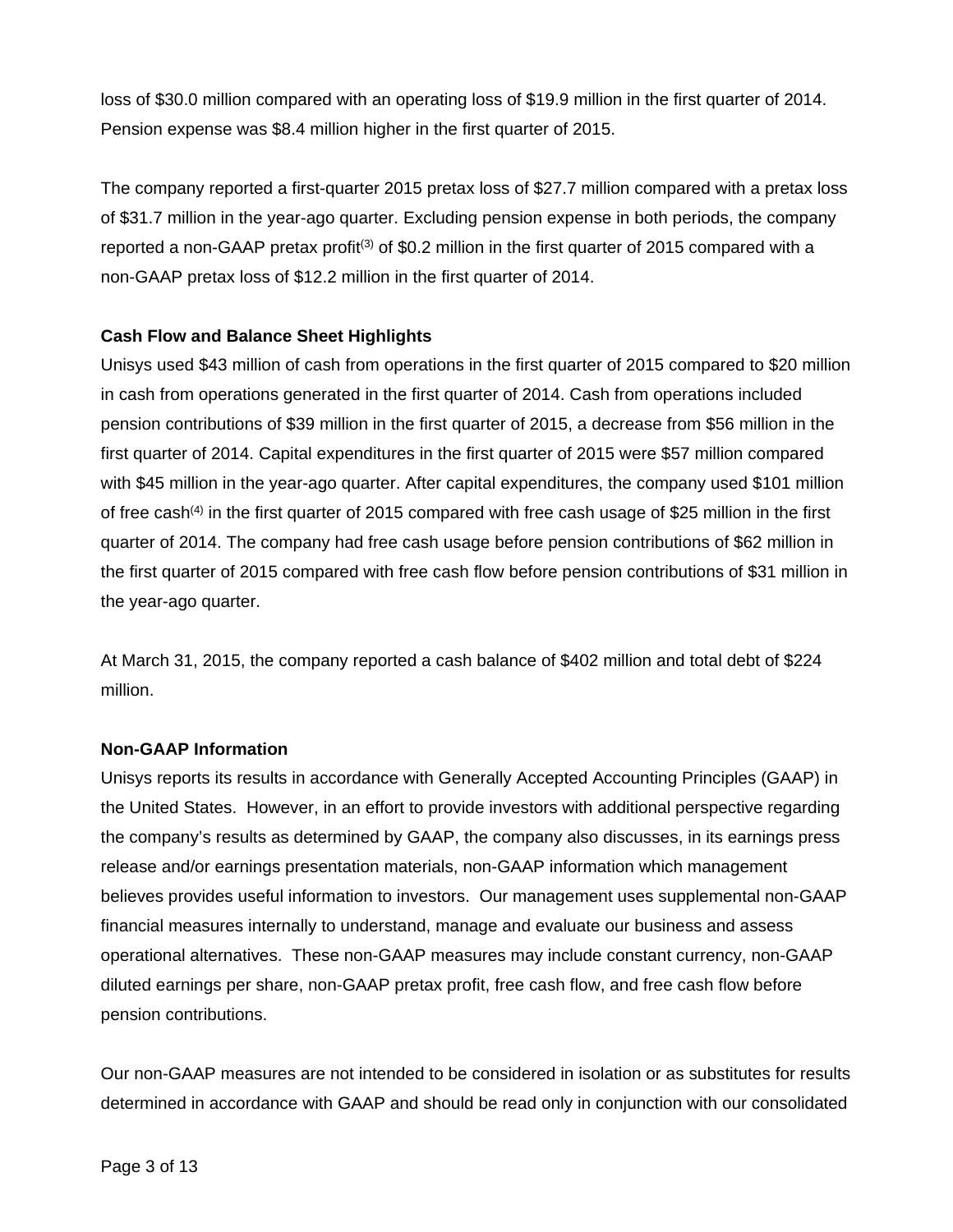financial statements prepared in accordance with GAAP. (See GAAP to non-GAAP reconciliations attached.)

 (1) **Constant currency** – The company refers to growth rates at constant currency or adjusting for currency so that the business results can be viewed without the impact of fluctuations in foreign currency exchange rates to facilitate comparisons of the company's business performance from one period to another. Constant currency for revenue is calculated by retranslating current and prior period results at a consistent rate. This approach is based on the pricing currency for each country which is typically the functional currency. Generally, when the dollar either strengthens or weakens against other currencies, the growth at constant currency rates will be higher or lower, respectively, than growth reported at actual exchange rates.

(2) **Non-GAAP diluted earnings/loss per share -** Unisys recorded pension expense of \$27.4 million and \$19.3 million during the first quarters of 2015 and 2014, respectively. In an effort to provide investors with a perspective on the company's earnings without these charges, they are excluded from the non-GAAP diluted earnings/loss per share calculations.

(3) **Non-GAAP pretax profit/loss -** Unisys recorded pension expense of \$27.9 million and \$19.5 million during the first quarters of 2015 and 2014, respectively. In an effort to provide investors with a perspective on the company's profitability without these charges, they are excluded from the non-GAAP pretax profit/loss calculations.

 (4) **Free cash flow** – To better understand the trends in our business, we believe that it is helpful to present free cash flow, which we define as cash flow from operations less capital expenditures. Management believes this measure gives investors an additional perspective on cash flow from operating activities in excess of amounts required for reinvestment. Because of the significance of the company's pension funding obligations, free cash flow before pension funding is also provided.

# **Conference Call**

Unisys will hold a conference call today at 5:30 p.m. Eastern Time to discuss its results. The listenonly Webcast, as well as the accompanying presentation materials, can be accessed on the Unisys Investor Web site at www.unisys.com/investor. Following the call, an audio replay of the Webcast, and accompanying presentation materials, can be accessed through the same link.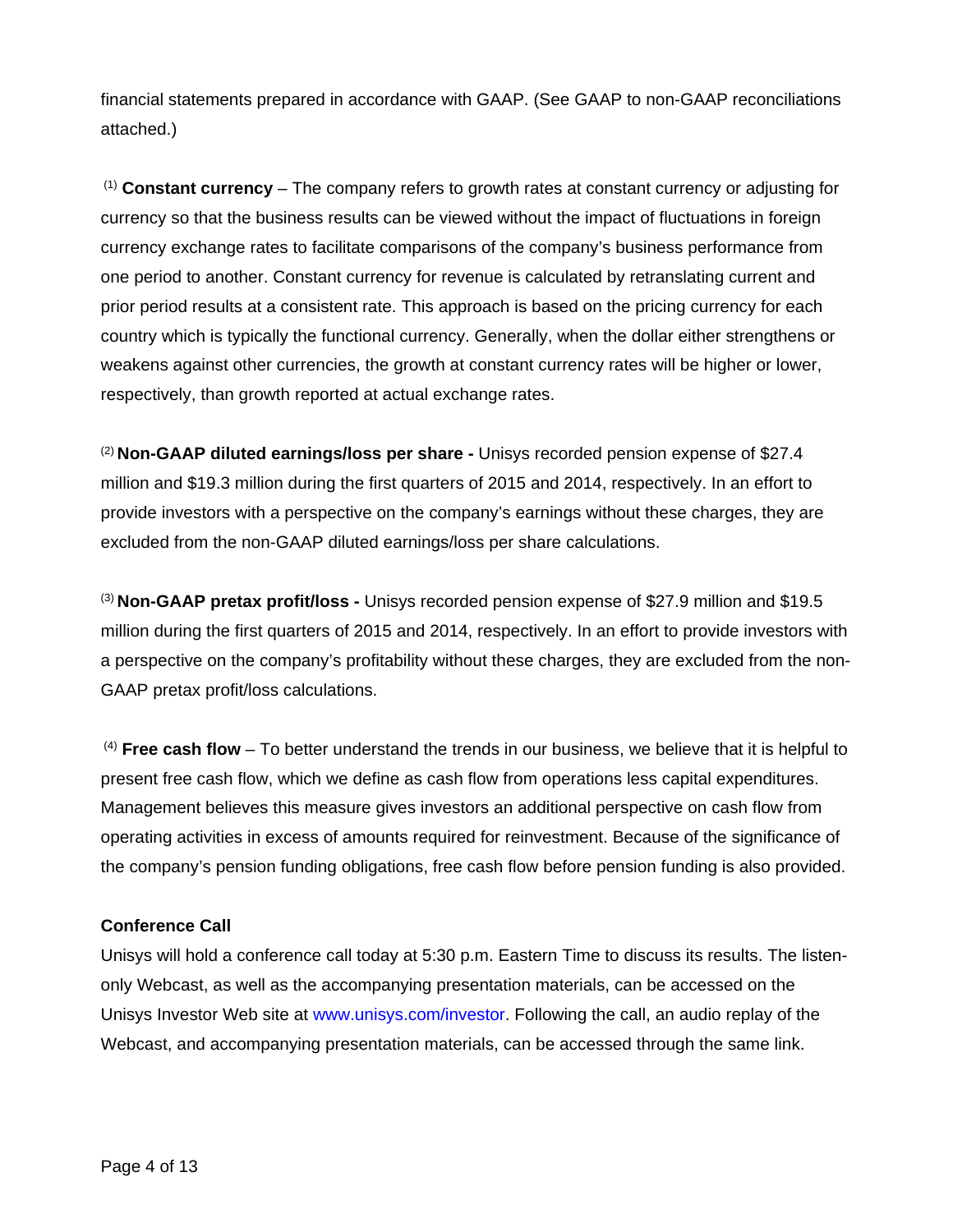### **About Unisys**

Unisys is a global information technology company that solves complex IT challenges at the intersection of modern and mission critical. We work with many of the world's largest companies and government organizations to secure and keep their mission-critical operations running at peak performance; streamline and transform their data centers; enhance support to their end users and constituents; and modernize their enterprise applications. We do this while protecting and building on their legacy IT investments. Our offerings include outsourcing and managed services, systems integration and consulting services, high-end server technology, cybersecurity and cloud management software, and maintenance and support services. Unisys has more than 20,000 associates serving clients around the world. For more information, visit www.unisys.com.

#### **Forward-Looking Statements**

Any statements contained in this release that are not historical facts are forward-looking statements as defined in the Private Securities Litigation Reform Act of 1995. Forward-looking statements include, but are not limited to, any projections of earnings, revenues, or other financial items; any statements of the company's plans, strategies or objectives for future operations; statements regarding future economic conditions or performance; and any statements of belief or expectation. All forward-looking statements rely on assumptions and are subject to various risks and uncertainties that could cause actual results to differ materially from expectations. Risks and uncertainties that could affect the company's future results include the company's ability to effectively anticipate and respond to volatility and rapid technological change in its industry; the company's ability to maintain and grow its technology business; the company's ability to drive profitable growth in consulting and systems integration; the company's ability to profitably grow its outsourcing business; the company's ability to attract, motivate and retain experienced and knowledgeable personnel in key positions; the potential adverse effects of aggressive competition in the information services and technology marketplace; the company's ability to retain significant clients; the company's contracts may not be as profitable as expected or provide the expected level of revenues; cybersecurity breaches could result in significant costs and could harm the company's business and reputation; a significant disruption in the company's IT systems could adversely affect the company's business and reputation; the company may face damage to its reputation or legal liability if its clients are not satisfied with its services or products; the performance and capabilities of third parties with whom the company has commercial relationships; the company's significant pension obligations and potential requirements to make significant cash contributions to its defined benefit pension plans; the company's ability to continue to simplify its operations and provide services more cost efficiently; the adverse effects of global economic conditions; contracts with U.S. governmental agencies may subject the company to audits, criminal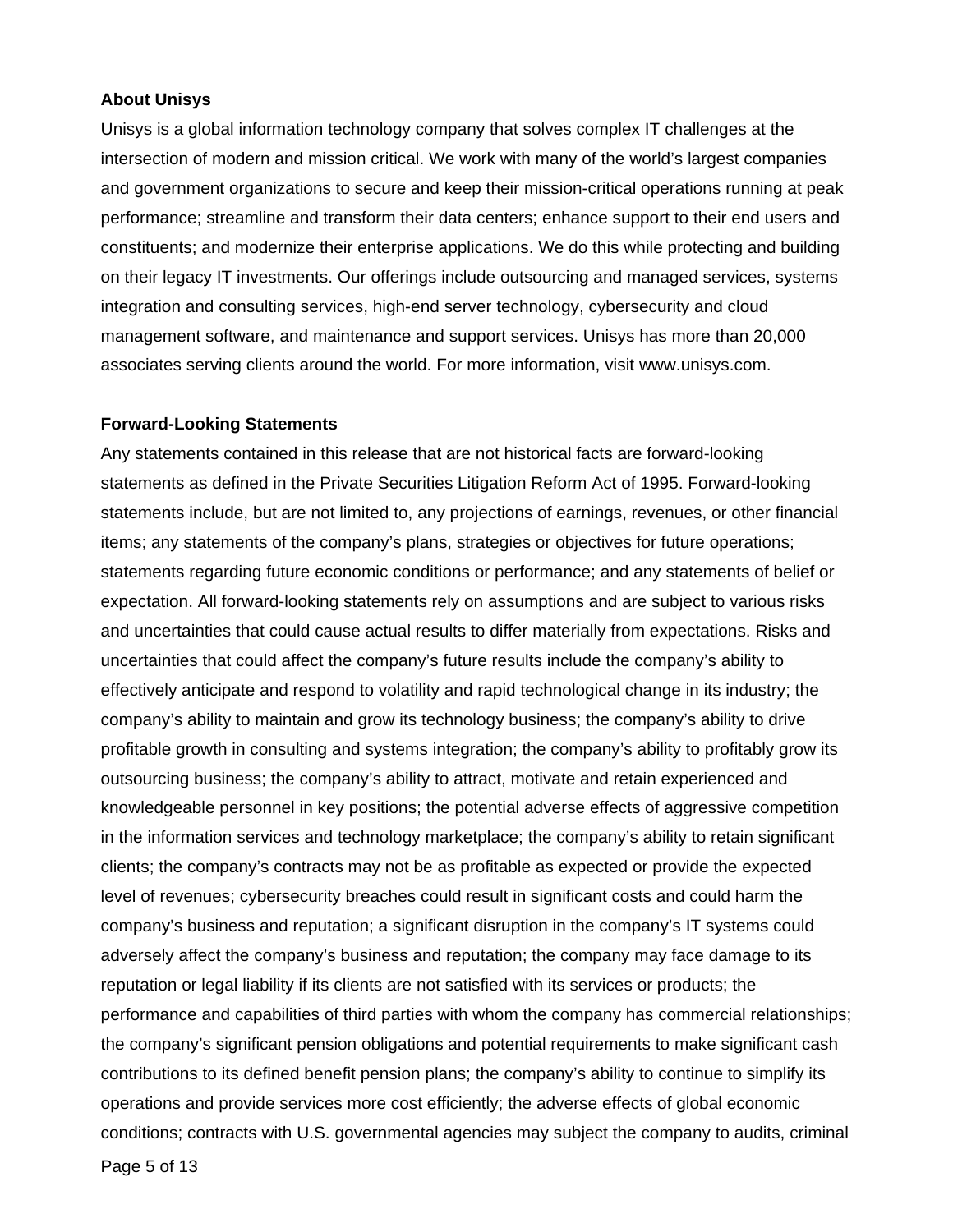penalties, sanctions and other expenses and fines; the risks of doing business internationally when more than half of the company's revenue is derived from international operations; the company's ability to access capital and credit markets to address its liquidity needs; the potential for intellectual property infringement claims to be asserted against the company or its clients; the possibility that pending litigation could affect the company's results of operations or cash flow; the business and financial risk in implementing future dispositions or acquisitions; and the company's consideration of all available information following the end of the quarter and before the filing of the Form 10-Q and the possible impact of this subsequent event information on its financial statements for the reporting period. Additional discussion of factors that could affect the company's future results is contained in its periodic filings with the Securities and Exchange Commission. The company assumes no obligation to update any forward-looking statements.

# **####**

# RELEASE NO.: 0423/9330

Unisys and other Unisys products and services mentioned herein, as well as their respective logos, are trademarks or registered trademarks of Unisys Corporation. Any other brand or product referenced herein is acknowledged to be a trademark or registered trademark of its respective holder.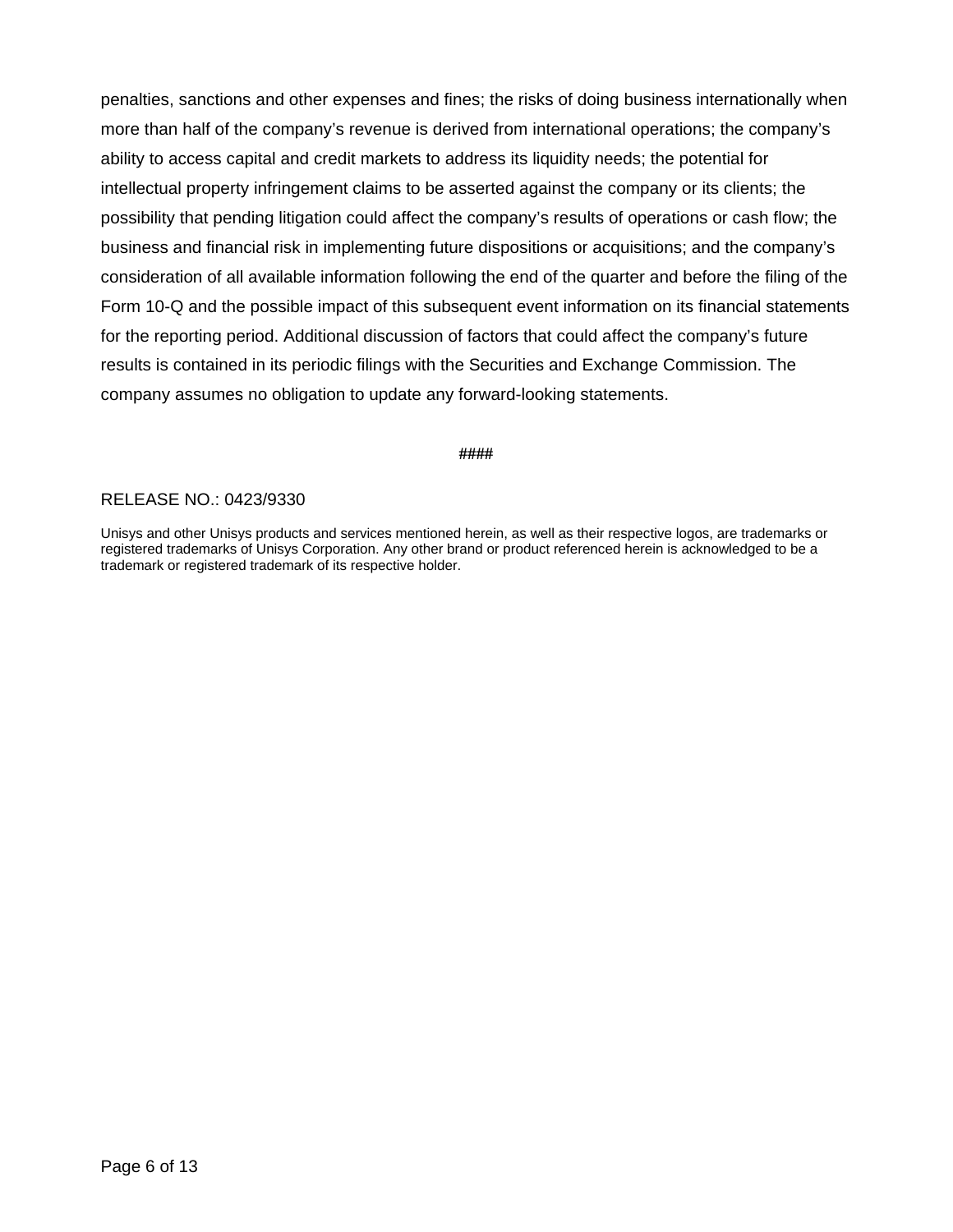# UNISYS CORPORATION CONSOLIDATED STATEMENTS OF INCOME (Unaudited)

(Millions, except per share data)

|                                                                                 | Three Months<br>Ended March 31<br>. _ _ _ _ _ _ _ _ _ _ _ _ _ _ _ _ _ _ |                                                             |  |
|---------------------------------------------------------------------------------|-------------------------------------------------------------------------|-------------------------------------------------------------|--|
|                                                                                 | 2015 2014<br>_________                                                  |                                                             |  |
| Revenue<br>Services<br>Technology                                               | 82.2                                                                    | $$639.0$ $$681.7$ *<br>$80.0*$<br><u> 22222222</u>          |  |
| Costs and expenses<br>Cost of revenue:                                          |                                                                         | 721.2 761.7                                                 |  |
| Services<br>Technology                                                          |                                                                         | 564.3 583.6 *<br>$39.9$ $45.1$ *                            |  |
| Selling, general and administrative<br>Research and development                 | 604.2<br>128.8<br>18.2<br>________                                      | 628.7<br>138.5<br>14.4<br>---------                         |  |
|                                                                                 | . <u>.</u>                                                              | 751.2 781.6<br>--------                                     |  |
| Operating loss                                                                  |                                                                         | $(30.0)$ $(19.9)$                                           |  |
| Interest expense<br>Other income (expense), net                                 | 2.6<br>4.9<br>________                                                  | 2.0<br>(9.8)<br>$- - - - - - - -$                           |  |
| Loss before income taxes<br>Provision for income taxes                          | 13.3                                                                    | $(27.7)$ $(31.7)$<br>16.0                                   |  |
| Consolidated net loss<br>Net income attributable<br>to noncontrolling interests |                                                                         | $(41.0)$ $(47.7)$<br>2.2 3.1                                |  |
| Net loss attributable<br>to Unisys Corporation<br>Preferred stock dividend      | $\sim$ $-$<br>- - - - - - - - <sup>-</sup> -                            | $(43.2)$ $(50.8)$<br>2.7<br>--------                        |  |
| Net loss attributable<br>to Unisys Corporation<br>common shareholders           | ========                                                                | $(\$43.2)$ $(\$53.5)$<br>========                           |  |
| Loss per common share attributable<br>to Unisys Corporation<br>Basic            |                                                                         |                                                             |  |
| Diluted                                                                         | ========                                                                | $(\$$ .87) $(\$$ 1.15)<br>========<br>$(5, 87)$ $(5, 1.15)$ |  |
| Shares used in the per share<br>computations (thousands):                       | ========                                                                | ========                                                    |  |
| Basic<br>Diluted                                                                | 49,821<br>49,821                                                        | 46,343<br>46,343                                            |  |

\* Changed to conform with the 2015 presentation.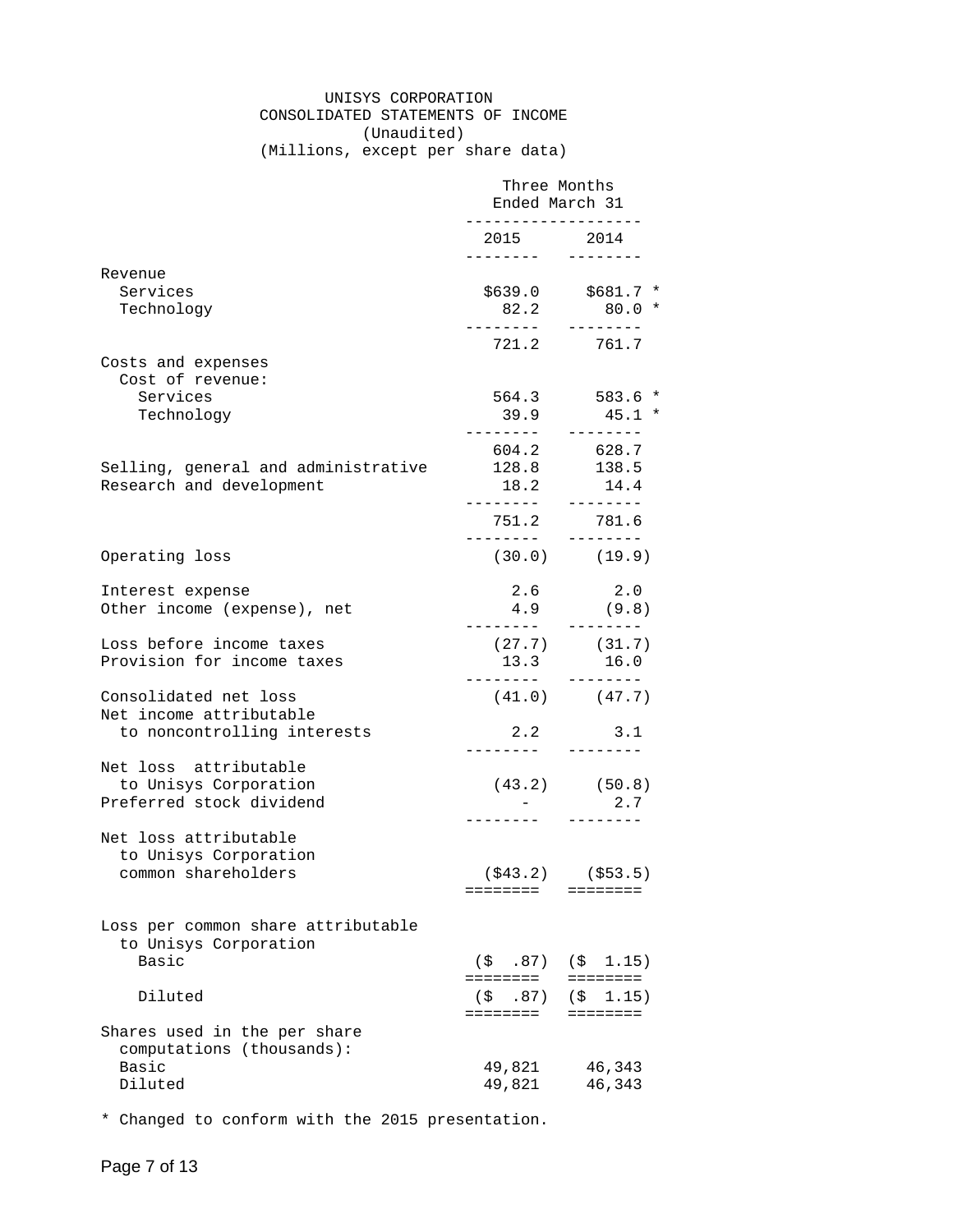#### UNISYS CORPORATION SEGMENT RESULTS (Unaudited) (Millions)

|                                                            |                                                                                          | Elimi-<br>Total nations Services Technology<br>-------- |          |                                                                                                  |
|------------------------------------------------------------|------------------------------------------------------------------------------------------|---------------------------------------------------------|----------|--------------------------------------------------------------------------------------------------|
| Three Months Ended<br>March 31, 2015<br>__________________ |                                                                                          |                                                         |          |                                                                                                  |
| Customer revenue<br>Intersegment                           | \$721.2                                                                                  | (\$6.7)                                                 |          | $$639.0$ $$82.2$<br>6.7                                                                          |
| Total revenue                                              | ========                                                                                 | $$721.2$ (\$6.7) $$639.0$ \$88.9<br>========            | ======== | $=$ = = = = = = =                                                                                |
| Gross profit percent 16.2%                                 | ========                                                                                 |                                                         | ======== | $14.1%$ $49.6%$<br>$=$ = = = = = = =                                                             |
| Operating profit<br>(loss) percent                         | (4.2)<br>$\begin{array}{cccccccccccccc} = & = & = & = & = & = & = & = & = & \end{array}$ |                                                         |          | $(1.3)$ 5.2%                                                                                     |
| Three Months Ended<br>March 31, 2014 *                     |                                                                                          |                                                         |          |                                                                                                  |
| -----------------<br>Customer revenue<br>Intersegment      | \$761.7                                                                                  | ( \$6.1)                                                | 0.2      | \$681.7 \$80.0<br>5.9                                                                            |
| Total revenue                                              | \$761.7                                                                                  | $(56.1)$ \$681.9 \$85.9<br>========                     | ======== | $=$ = = = = = = =                                                                                |
| Gross profit percent 17.5%                                 | $=$ = = = = = = =                                                                        |                                                         | ======== | $15.8$ $41.3$<br>$\begin{array}{cccccccccccccc} = & = & = & = & = & = & = & = & = & \end{array}$ |
| Operating profit<br>(loss) percent                         | (2.6)<br>========                                                                        |                                                         | ======== | $1.5%$ (16.4%)                                                                                   |

\* Changed to conform with the 2015 presentation.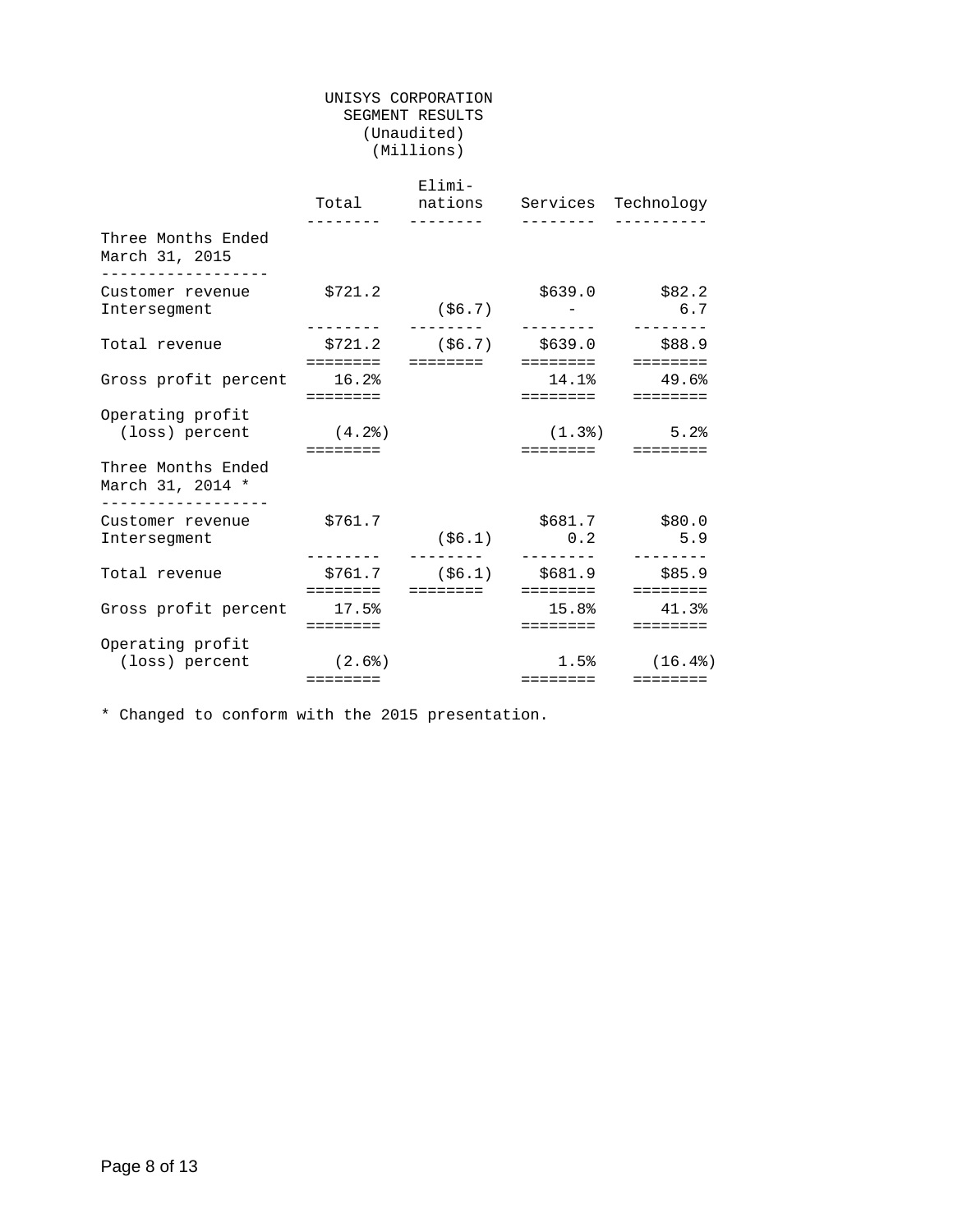#### UNISYS CORPORATION CONSOLIDATED BALANCE SHEETS (Unaudited) (Millions)

|                                                   | 2015                              | March 31, December 31,<br>2014                 |
|---------------------------------------------------|-----------------------------------|------------------------------------------------|
| Assets                                            |                                   |                                                |
| Current assets                                    |                                   |                                                |
| Cash and cash equivalents                         | \$402.0                           | \$494.3                                        |
| Accounts and notes receivable, net<br>Inventories | 484.8                             | 619.3                                          |
| Parts and finished equipment                      | 29.0                              | 22.2                                           |
| Work in process and materials                     | 31.3                              | 24.5                                           |
| Deferred income taxes                             |                                   | 16.6 16.4                                      |
| Prepaid expense and other                         |                                   |                                                |
| current assets                                    | 142.4<br>____________             | 140.6<br>----------                            |
| Total                                             |                                   | 1,106.1 1,317.3                                |
| Properties                                        | -----------                       | 1,004.7 1,059.4                                |
| Less accumulated depreciation                     |                                   |                                                |
| and amortization                                  | 837.4                             | 890.7<br>-----------                           |
| Properties, net                                   | 167.3<br>-----------              | 168.7<br>$- - - - - - - - - - - -$             |
| Outsourcing assets, net                           | 160.1                             | 150.9                                          |
| Marketable software, net                          | 144.5                             | 144.1                                          |
| Prepaid postretirement assets                     | 21.4                              | 19.9                                           |
| Deferred income taxes                             | 152.4                             | 154.6                                          |
| Goodwill                                          | 179.6                             | 183.9                                          |
| Other long-term assets                            | 200.1                             | 209.3                                          |
| Total                                             |                                   | $$2,131.5$ $$2,348.7$<br>===================== |
| Liabilities and deficit<br>Current liabilities    |                                   |                                                |
| Current maturities of long-term debt              | \$2.2                             | \$1.8                                          |
| Accounts payable                                  | 230.3                             | 262.5                                          |
| Deferred revenue                                  | 316.6                             | 348.3                                          |
| Other accrued liabilities                         | 314.2                             | 385.1                                          |
|                                                   | . <u>.</u>                        | $- - - - - - - - - -$                          |
| Total                                             | 863.3<br>-----------              | 997.7<br>----------                            |
| Long-term debt                                    | 221.6                             | 222.2                                          |
| Long-term postretirement liabilities              | 2,272.1                           | 2,369.9                                        |
| Long-term deferred revenue                        | 109.7                             | 119.5                                          |
| Other long-term liabilities                       | 86.1                              | 91.8                                           |
| Commitments and contingencies                     |                                   |                                                |
| Total deficit                                     | (1, 421.3)<br>- - - - - - - - - - | (1, 452.4)<br>. <u>.</u>                       |
| Total                                             | \$2,131.5                         | \$2,348.7                                      |
|                                                   | ==========                        | ==========                                     |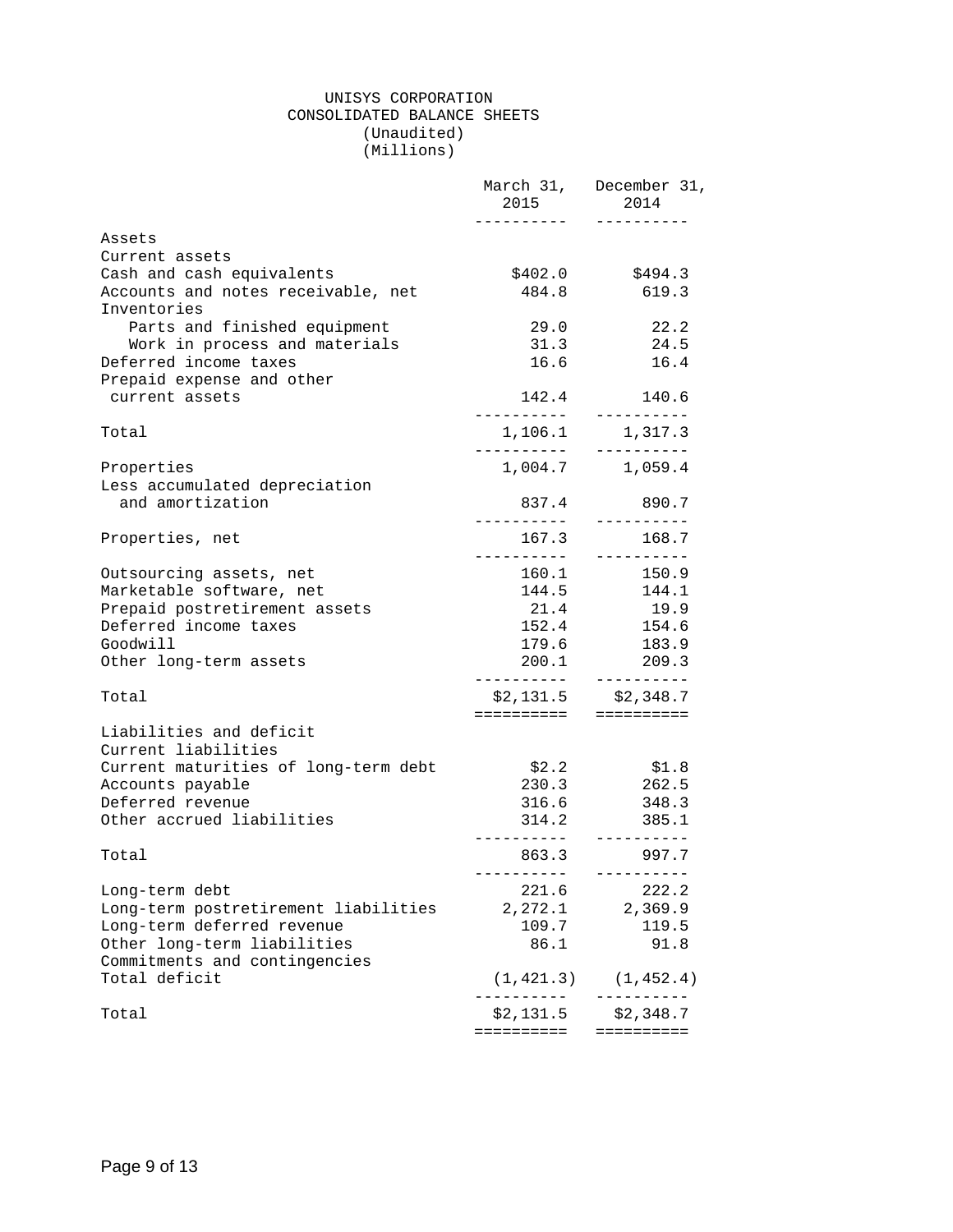#### UNISYS CORPORATION CONSOLIDATED STATEMENT OF CASH FLOWS (Unaudited)

(Millions)

|                                                                                                                                            | Three Months Ended<br>March 31 |                        |
|--------------------------------------------------------------------------------------------------------------------------------------------|--------------------------------|------------------------|
|                                                                                                                                            | $-2015 - 2014$                 |                        |
| Cash flows from operating activities                                                                                                       |                                |                        |
| Consolidated net loss<br>Add (deduct) items to reconcile consolidated net loss<br>to net cash (used for) provided by operating activities: | ( \$41.0)                      | ( \$47.7)              |
| Foreign currency transaction loss                                                                                                          |                                | 5.8                    |
| Employee stock compensation                                                                                                                | 4.4                            | 7.2                    |
| Depreciation and amortization of properties<br>Depreciation and amortization of                                                            | 11.7                           | 12.0                   |
| outsourcing assets                                                                                                                         | 12.7                           | 13.3                   |
| Amortization of marketable software                                                                                                        | 16.3                           | 14.7                   |
| Other non-cash operating activities                                                                                                        | (0.1)                          | (0.1)                  |
| Disposals of capital assets                                                                                                                | 1.4                            | 0.3                    |
| Gain on sale of business                                                                                                                   | $\sim$                         | (0.7)                  |
| Pension contributions                                                                                                                      |                                | $(38.7)$ $(55.5)$      |
| Pension expense<br>(Increase)decrease in deferred                                                                                          | 27.9                           | 19.5                   |
| income taxes, net                                                                                                                          | (4.4)                          | 2.8                    |
| Decrease in receivables, net                                                                                                               | 106.8                          | 121.2                  |
| (Increase) decrease in inventories                                                                                                         | (15.1)                         | 3.0                    |
| Decrease in accounts payable                                                                                                               |                                |                        |
| and other accrued liabilities                                                                                                              |                                | $(106.4)$ (66.0)       |
| Decrease in other liabilities                                                                                                              | (11.1)                         | (9.6)                  |
| Increase in other assets                                                                                                                   | $---(7.7)$ $---(0.1)$          |                        |
| Net cash (used for) provided by<br>operating activities                                                                                    | $(-19.3 \cdot 3)$              | $- - - \frac{20}{1}$ . |
| Cash flows from investing activities                                                                                                       |                                |                        |
| Proceeds from investments                                                                                                                  | 1, 153.4 1, 431.6              |                        |
| Purchases of investments                                                                                                                   | $(1, 126.7)$ $(1, 429.0)$      |                        |
| Investment in marketable software                                                                                                          |                                | (20.7)                 |
| Capital additions of properties                                                                                                            | $(16.7)$<br>$(13.9)$           | (15.2)                 |
| Capital additions of outsourcing assets                                                                                                    | $(26.7)$ $(8.7)$               |                        |
| Other                                                                                                                                      | $---1.5$                       | $--- 0.9$              |
| Net cash used for investing activities                                                                                                     | (29.1)                         | $ (41.1)$              |
| Cash flows from financing activities                                                                                                       |                                |                        |
| Purchases of common stock                                                                                                                  |                                | (.9)                   |
| Payments of long-term debt                                                                                                                 | (0.3)                          |                        |
| Dividends paid on preferred shares                                                                                                         |                                | (4.0)                  |
| Proceeds from exercise of stock options                                                                                                    | 3.5                            | 2.6                    |
| Net cash provided by (used for)<br>financing activities                                                                                    | $-2.2$                         | $-(-(2,3))$            |
| Effect of exchange rate changes on cash                                                                                                    |                                |                        |
| and cash equivalents                                                                                                                       | (23.1)                         | $-(-(2, 7))$           |
| Decrease in cash and cash equivalents<br>Cash and cash equivalents, beginning of                                                           | (92.3)                         | (26.0)                 |
| period                                                                                                                                     | $-494.3$                       | $-639.8$               |
| Cash and cash equivalents, end of period                                                                                                   | \$402.0                        | \$613.8                |
|                                                                                                                                            | =======                        | =======                |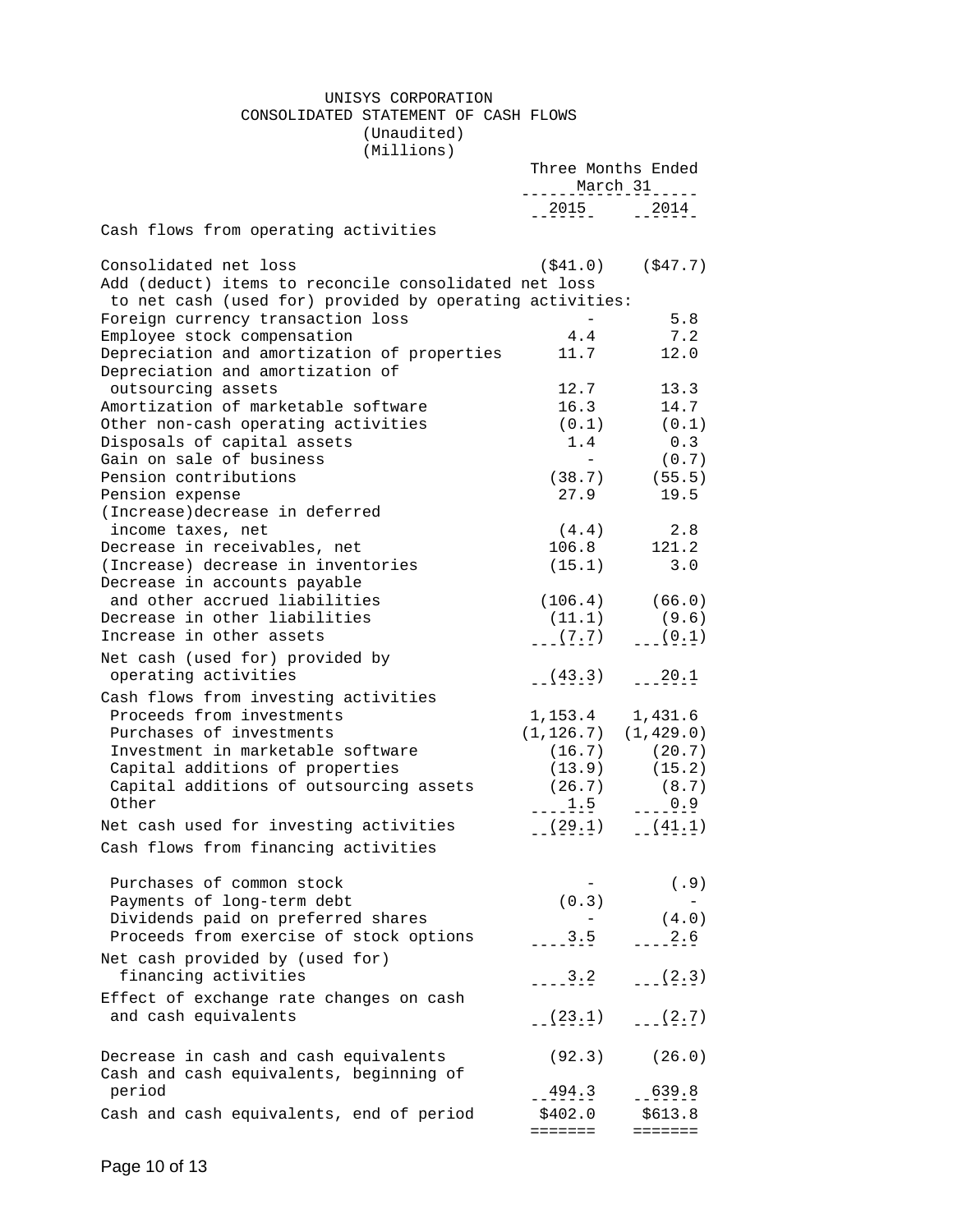(1) UNISYS CORPORATION RECONCILIATION OF SELECTED GAAP MEASURES TO NON-GAAP MEASURES (Unaudited)

(Millions, except per share data)

|                                                                                                                            | Three Months<br>Ended March 31<br>----------------- |                                                   |
|----------------------------------------------------------------------------------------------------------------------------|-----------------------------------------------------|---------------------------------------------------|
|                                                                                                                            | 2015 2014<br>_________ _______                      |                                                   |
| GAAP net loss attributable to Unisys<br>Corporation common shareholders                                                    |                                                     | $( $43.2)$ $ ($53.5)$                             |
| Pension expense, net of tax                                                                                                | --------- ----                                      | 27.4 19.3                                         |
| Non-GAAP net loss attributable to Unisys<br>Corporation common shareholders                                                | $(15.8)$ $(34.2)$                                   |                                                   |
| Add preferred stock dividend                                                                                               | _________ ________                                  | 0.0 0.0                                           |
| Non-GAAP net loss attributable to Unisys<br>Corporation for diluted earnings per share                                     | $( $15.8)$ $ ($34.2)$<br>======== ========          |                                                   |
| Weighted average shares (thousands)                                                                                        | 49,821 46,343                                       |                                                   |
| Plus incremental shares from assumed conversion:<br>Employee stock plans<br>Preferred stock                                | <u>_________</u> ________                           | $\overline{0}$<br>0<br>$\overline{0}$<br>$\Omega$ |
| GAAP adjusted weighted average shares                                                                                      | 49,821 46,343<br>======== ========                  |                                                   |
| Diluted earnings per share                                                                                                 |                                                     |                                                   |
| GAAP basis<br>GAAP net loss attributable to Unisys<br>Corporation for diluted earnings per share                           | $($ \$43.2) (\$53.5)                                |                                                   |
| Divided by adjusted weighted average shares<br>GAAP loss per diluted share                                                 | 49,821 46,343<br>======== ========                  | $($ \$ .87) $($ \$ 1.15)                          |
| Non-GAAP basis<br>Non-GAAP net loss attributable to Unisys<br>Corporation for diluted earnings per share (\$15.8) (\$34.2) |                                                     |                                                   |
| Divided by Non-GAAP adjusted<br>weighted average shares                                                                    | 49,821 46,343                                       |                                                   |
| Non-GAAP loss per diluted share                                                                                            | ======== ========                                   | $(5.32)$ $(5.74)$                                 |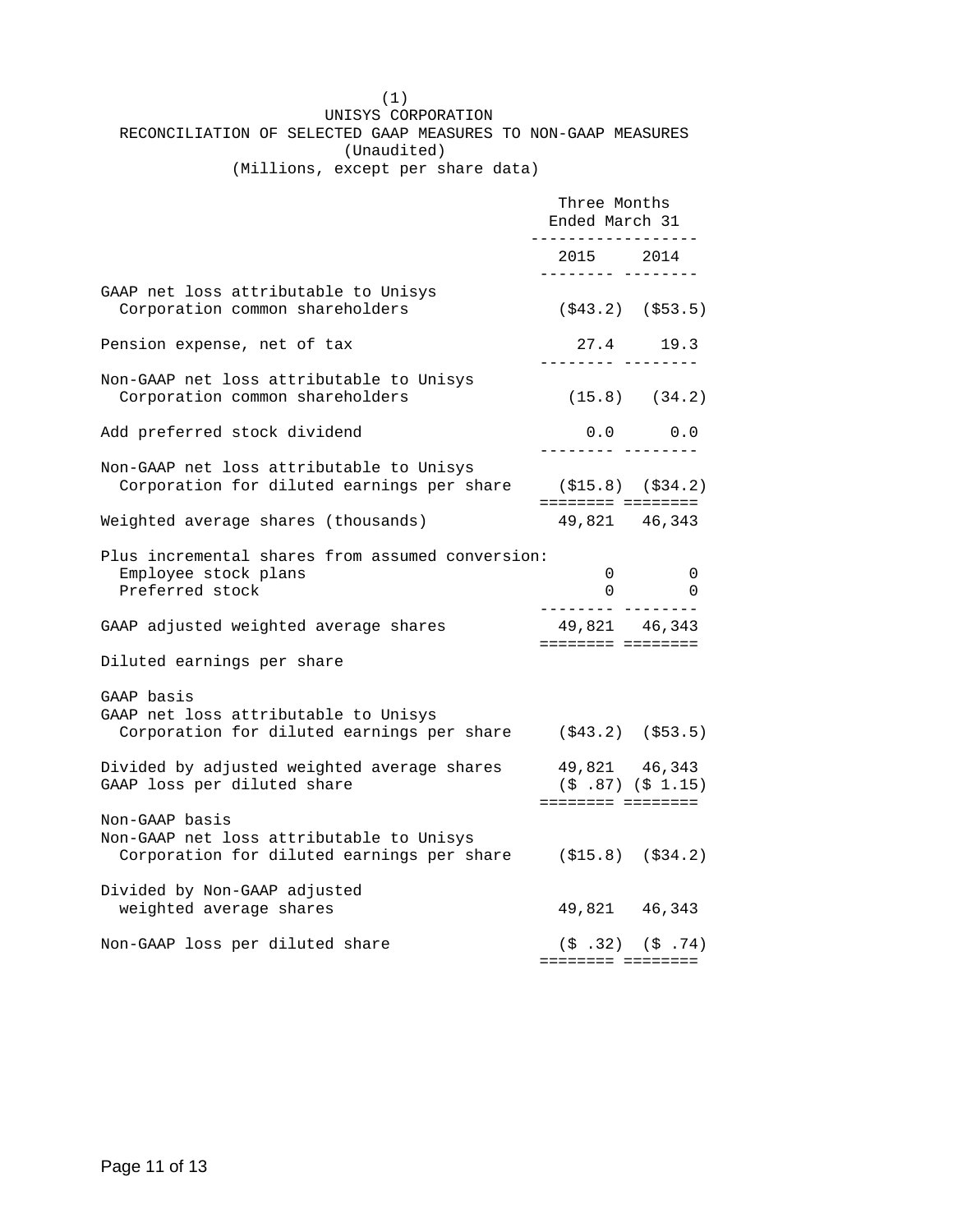#### (2) UNISYS CORPORATION RECONCILIATION OF GAAP TO NON-GAAP (Unaudited) (Millions)

#### FREE CASH FLOW

--------------

|                                                                                                | Three Months<br>Ended March 31 |                                                            |
|------------------------------------------------------------------------------------------------|--------------------------------|------------------------------------------------------------|
|                                                                                                | 2015 2014                      |                                                            |
| Cash (used for) provided by operations                                                         | $($ \$43.3) \$20.1             |                                                            |
| Additions to marketable software<br>Additions to properties<br>Additions to outsourcing assets |                                | $(16.7)$ $(20.7)$<br>$(13.9)$ $(15.2)$<br>$(26.7)$ $(8.7)$ |
| Free Cash Flow<br>Pension funding                                                              | $(100.6)$ $(24.5)$             | 38.7 55.5                                                  |
| Free cash flow before pension funding                                                          | $(561.9)$ \$31.0               |                                                            |